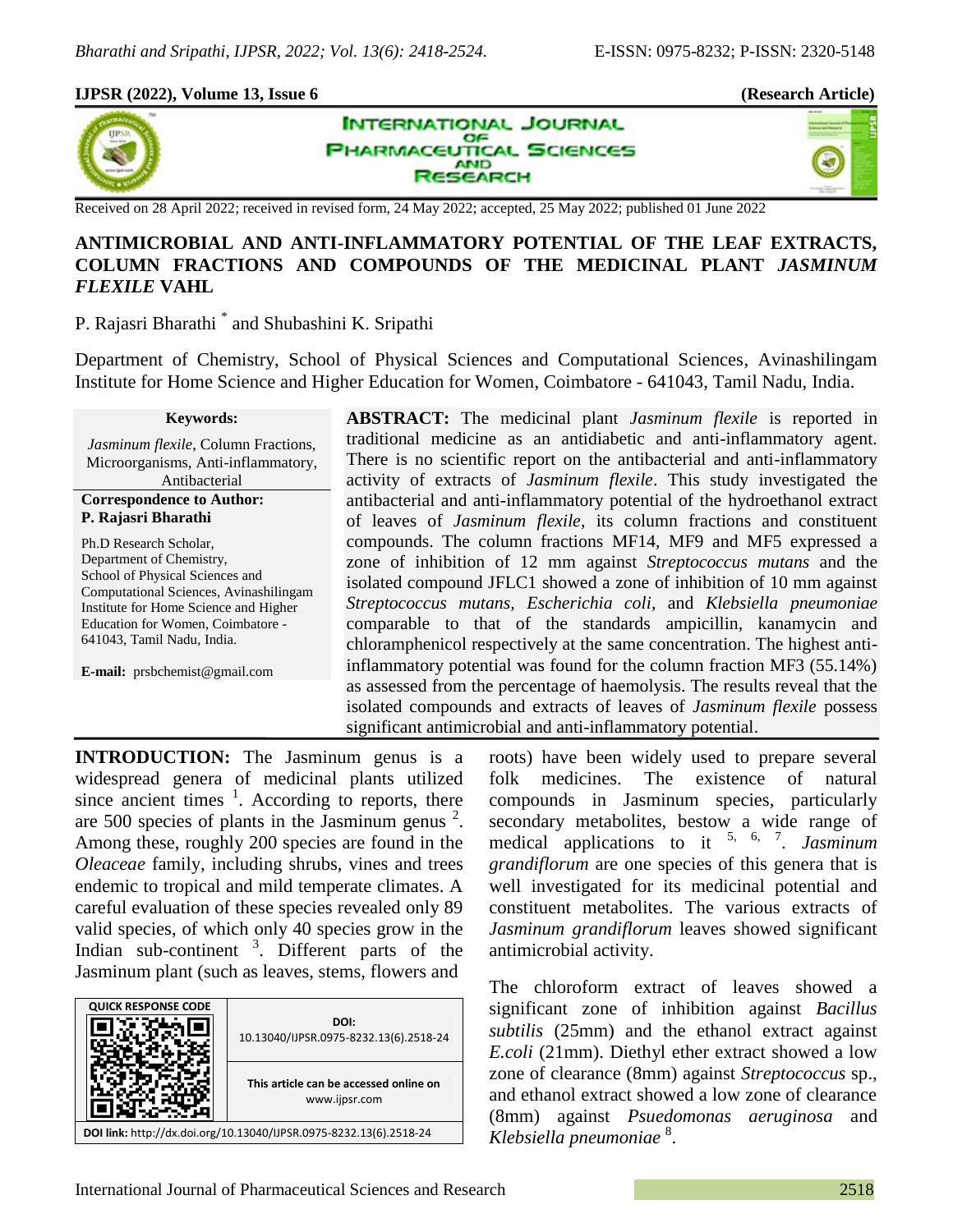The antibacterial activity of the hot ethanol extract of leaves of *Jasminum grandiflorum* (10μg/ml) against *S. mutans* and *L. acidophilus* was shown to be statistically significant ( $P \le 0.05$ ) at lower doses, with MIC values of  $6.25 \text{ µg/ml}$  and  $25 \text{ µg/ml}$ , respectively<sup>9</sup>. The fruit methanolic extract showed a significant inhibitory effect against the plant pathogen *Xanthomonas campestris* and the animal pathogen *Aeromonas hydrophila* with a zone of inhibition of  $18.33\pm0.47$ mm and  $13.66\pm0.47$ mm at 100μg/ml respectively, which were equivalent to that of the standard  $10$ .

A topical formulation named *Jatyadighrita,* a polyherbal preparation with *Jasminum grandiflorum* is one of the herbs that was analyzed for its anti-inflammatory potential. When compared to the standard diclofenac sodium (33%), the formulation displayed about 50% inhibition of  $c$ roton oil-induced ear edema $11$ .

*In-vitro* and *in-vivo* models were used to study the anti-inflammatory efficacy of the solvent-free methanolic extract of the dried leaves. The antiinflammatory effects of *Jasminum grandiflorum* leaves are likely related to their high phenolic content  $(2.25\pm0.105 \text{ mg/l})$  of gallic acid equivalent), reducing power and free radical-scavenging ability 12, 13 .

Yet another species of Jasminum, namely *Jasminum flexile* Vahl, cultivated in Asian countries and sub-tropical regions such as France, Italy, Japan, Morocco, and Egypt  $4, 14, 15$ , is widely explored for its medicinal applications and cosmetic preparations<sup>14</sup>.

In our previous work on this plant, we reported the physicochemical characteristics, fingerprinting, antibacterial and anti-oxidant studies of the hexane and hydroethanolic extracts of leaves of *Jasminum flexile*. In the present study, we attempt to investigate the antibacterial and anti-inflammatory potential of the hydroethanol extract of leaves of *Jasminum flexile* and its fractionates.

A simple column chromatographic separation method was used to separate compounds from the leaves of the plant. The separated fractions and compounds from the leaves of *Jasminum flexile* were also subjected to antibacterial and antiinflammatory assays.

**MATERIALS AND METHODS:**

**Collection of Plant Material:** The dried plant *Jasminum flexile* was obtained from Arya Vaidhya Pharmacy (AVP Pvt Ltd.), Coimbatore, India.

The samples were authenticated at the Fischer Herbarium (FRC) at the Institute of Forest Genetics and Tree Breeding in Coimbatore, verified by Dr. Kunjikanan, and acknowledged by the Royal Botanical Gardens of the United Kingdom. The specimen was deposited in the FRC and assigned voucher numbers ranging from 2422 to 2424.

**Extraction of Plant Material:** The pulverized leaves of *Jasminum flexile* were successively extracted with hexane and hydroethanol (90:10 ethanol-water mixture).

**Refluxing Method:** Crushed leaves (1000 g) of *Jasminum flexile* were extracted sequentially with hexane (1000 ml) and hydro ethanol for 6 hours. The extract was concentrated by the distillation method. The hexane extract concentrate is coded as JAFL (H), while the hydroethanolic extract is designated JAFL (HE). The yield of concentrated extracts was recorded, and the sample was stored for further investigation.

**Column Chromatographic Analysis:** The concentrate edhydroethanolic extract (37 g) of *Jasminum flexile* JAFL(HE) was made into a slurry and subjected to chromatographic separation over a column of silica gel (100 g) built-in hexane and eluted with (i) hexane, (ii) hexane-ethyl acetate mixtures with increasing amounts of ethyl acetate and (iii) ethyl acetate-ethanol mixtures with an increasing amount of ethanol.

Eluates of 200ml were collected and concentrated. TLC checked the homogeneity of fractions, and similar fractions were mixed. The combined fractions were coded as main fractions MF 1 to MF 25. The chromatographic analysis led to the isolation of five compounds (JFLC1, JFL C2, JFL C3, JFL C4, and JFLC5). Chart 1 represents the outline of the procedure adopted for isolating compounds from hydroethanol extract concentrate of leaves of *Jasminum flexile*.

**Table 1** details the solvent system used for the chromatographic separation of the main fractions and isolated compounds.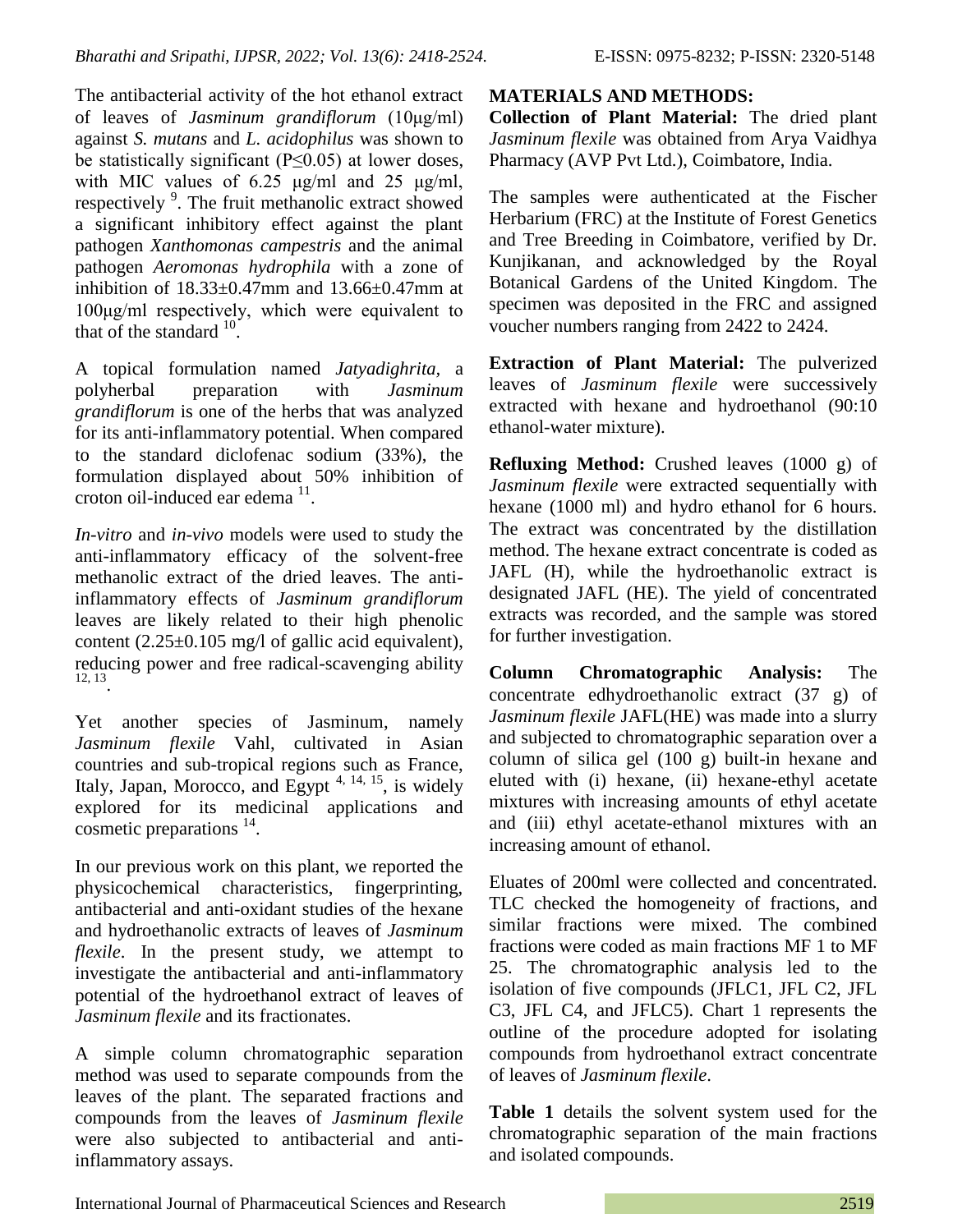

**CHART 1: OUTLINE OF PROCEDURE ADOPTED FOR ISOLATING COMPOUNDS FROM HYDROETHANOLIC EXTRACT CONCENTRATE OF LEAVES OF** *JASMINUM FLEXILE*

| <b>TABLE 1: DETAILS OF ELUENT USED AND FRACTIONS OBTAINED</b> |  |
|---------------------------------------------------------------|--|
|---------------------------------------------------------------|--|

| S. no.         | Eluents $(v/v)$  | <b>Column Main Fractions</b> | <b>Isolated Compounds</b> |
|----------------|------------------|------------------------------|---------------------------|
|                | 80:20 (H: EA)    | MF <sub>1</sub>              | JFLC1                     |
| $\overline{c}$ | 75:25 (H: EA)    | MF <sub>2</sub>              |                           |
| 3              | 70:30 (H: EA)    | MF <sub>3</sub>              |                           |
| $\overline{4}$ | 50:50 (H:EA)     | MF4                          |                           |
| 5              | 100% EA          | MF <sub>5</sub>              |                           |
| 6              | 95:5 (EA:EtOH)   | MF <sub>6</sub>              |                           |
|                | 90:10 (EA:EtOH)  | MF7                          | JFLC <sub>2</sub>         |
| $8\,$          | 90:10 (EA:EtOH)  | MF 8                         |                           |
| 9              | 85:15 (EA:EtOH)  | MF9                          |                           |
| 10             | 85:15 (EA:EtOH)  | <b>MF10</b>                  |                           |
| 11             | 85:15 (EA:EtOH)  | <b>MF11</b>                  |                           |
| 12             | 80:20 (EA:EtOH)  | MF 12                        | JFLC3                     |
| 13             | 80:20 (EA:EtOH)  | MF 13                        |                           |
| 14             | 80:20 (EA: EtOH) | MF 14                        | JFLC4                     |
| 15             | 70:30 (EA: EtOH) | <b>MF15</b>                  | JFLC5                     |
| 16             | 70:30 (EA:EtOH)  | MF 16                        |                           |
| 17             | 70:30 (EA:EtOH)  | <b>MF17</b>                  |                           |
| 18             | 60:40 (EA:EtOH)  | <b>MF18</b>                  |                           |
| 19             | 50:50 (EA:EtOH)  | <b>MF19</b>                  |                           |
| 20             | 40:60 (EA:EtOH)  | <b>MF 20</b>                 |                           |
| 21             | 30:70 (EA:EtOH)  | MF 21                        |                           |
| 22             | 20:80 (EA:EtOH)  | MF 22                        |                           |
| 23             | 10:90 (EA:EtOH)  | MF 23                        |                           |
| 24             | 100% Ethanol     | MF 24                        |                           |
| 25             | 100% Ethanol     | MF 25                        |                           |

\*H – Hexane; EA – Ethyl Acetate; EtOH – Ethanol; MF – Main Fraction.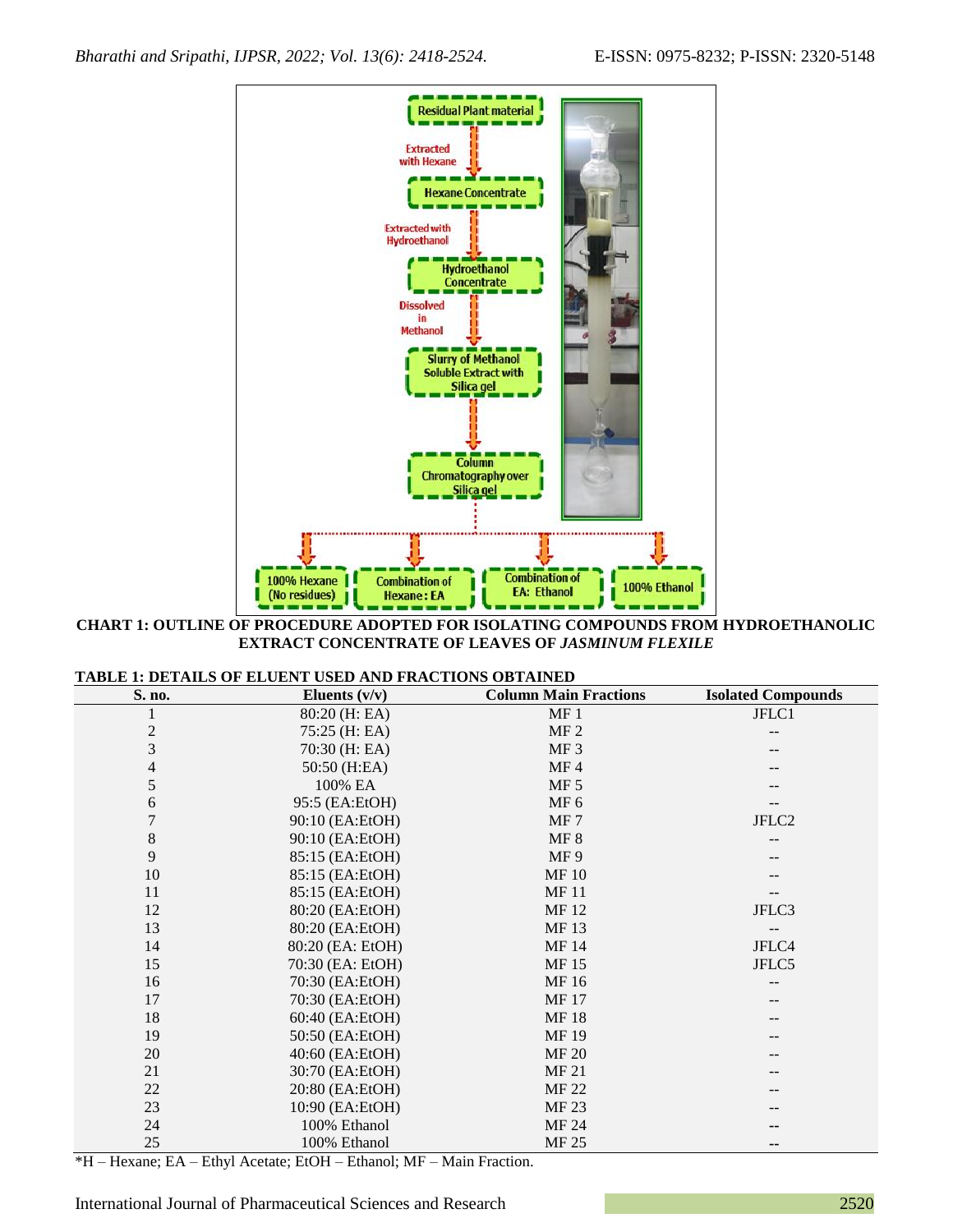**Antibacterial Activity <sup>16</sup>:** The antibacterial activity of the fractions and isolated compounds were individually tested against gram-negative and gram-positive microorganisms by agar well diffusion assay. The samples were dissolved in DMSO (dimethyl sulfoxide), sterilized, filtered using a sintered glass filter, and stored at 4°C. The microorganisms were grown overnight in Mueller-Hinton Broth at 30 ℃.

The 100 μl of bacterial suspension was spread on the surface of Mueller-Hinton agar plates containing  $10^6$  CFU ml<sup>-1</sup> of bacteria. Twenty-five microlitres of each sample (2 mg/ml) were dropped in a 6mm well. Antibiotics ampicillin, kanamycin, and chloramphenicol (2 mg/ml) were positive controls. DMSO was used as a negative control. The plates were incubated for 24 h at 37 ℃, and the zone of inhibition was measured. The experiment was done in triplicate.

**Anti-Inflammatory Assay- Haemolysis Method <sup>17</sup>:** Fresh blood was collected from healthy volunteers and mixed with an equal volume of sterilized Alsever's solution, which serves as an anticoagulant (containing dextrose (2%), sodium citrate (0.8%), citric acid (0.9%) and sodium chloride (0.72%).

The supernatants were removed carefully after centrifuging the blood samples at 10,000 rpm for 15 min at room temperature. The red blood cells were washed in fresh normal saline (0.85% NaCl). The centrifugation and washing process was repeated until the supernatants were clear. The collected RBC suspensions were used for the antiinflammatory assay. Various concentrations of sample and control were separately mixed with 2ml of phosphate buffer, 4 ml of hypo saline and 0.9ml of RBC suspension. All the assay mixtures were incubated at 37 ℃ for 30 min. The supernatant liquid was decanted. The haemoglobin content was spectro-photometrically estimated at 620nm. The percentage haemolysis, which is an indication of the anti-inflammatory potential of the plant extract, was calculated using the formula;

% Haemolysis = 
$$
T/C \times 100
$$
 (1)

T-hemoglobin content of test sample, C-Haemoglobin content of the control.

## **RESULTS AND DISCUSSION:**

**Antibacterial Activity of** *Jasminum flexile***:** The results of the antibacterial activity of the column main fractions and compounds of *Jasminum flexile* as evaluated by agar well diffusion assay are presented in Table 3. In all the samples tested, a zone of inhibition of 10-14 mm was recorded for positive control, whereas no zone of inhibition was observed for DMSO-treated wells. There are differential activities observed for all the tested fractions. Among the 25 fractions  $(MF1 - MF25)$ tested, a maximum zone of inhibition of 12 mm for fractions MF5, MF9, and MF14 and a zone of inhibition of 11mm for fraction MF15 and total extract JAFL (HE) were recorded against *S. mutans* in comparison with positive control chloramphenicol which gave 13mm zone of inhibition at the same concentration. Fractions MF6, MF7, MF10, MF14, and JAFL (HE) extract were also active against *E. coli.* Most of the fractions are moderately active against *B. subtilis.*  **Fig. 1** represents the photographs of the zone of inhibition for column fractions and compounds of *Jasminum flexile.*

**TABLE 2: ANTIBACTERIAL SCREENING RESULTS FOR COLUMN FRACTIONS AND ISOLATED COMPOUNDS OF** *JASMINUM FLEXILE* **LEAVES**

| <b>Column Fractions and</b> | Zone of Inhibition against test organisms (mm) |                          |           |                    |
|-----------------------------|------------------------------------------------|--------------------------|-----------|--------------------|
| <b>Compounds Isolated</b>   | E. coli                                        | K. pneumoniae            | S. mutans | <b>B.</b> subtilis |
| JAFL (HE)                   |                                                |                          |           |                    |
| MF <sub>1</sub>             |                                                |                          |           |                    |
| JFL C1                      |                                                | 10                       | 10        |                    |
| MF <sub>2</sub>             |                                                |                          |           |                    |
| MF <sub>3</sub>             |                                                |                          |           |                    |
| MF <sub>4</sub>             |                                                | $\mathbf{I}(\mathbf{I})$ | 10        |                    |
| MF <sub>5</sub>             |                                                | $\mathbf{I}(\mathbf{I})$ |           |                    |
| MF <sub>6</sub>             |                                                |                          |           |                    |
| MF 7                        |                                                |                          |           |                    |
| JFL C <sub>2</sub>          |                                                |                          |           |                    |
| MF 8                        |                                                |                          |           |                    |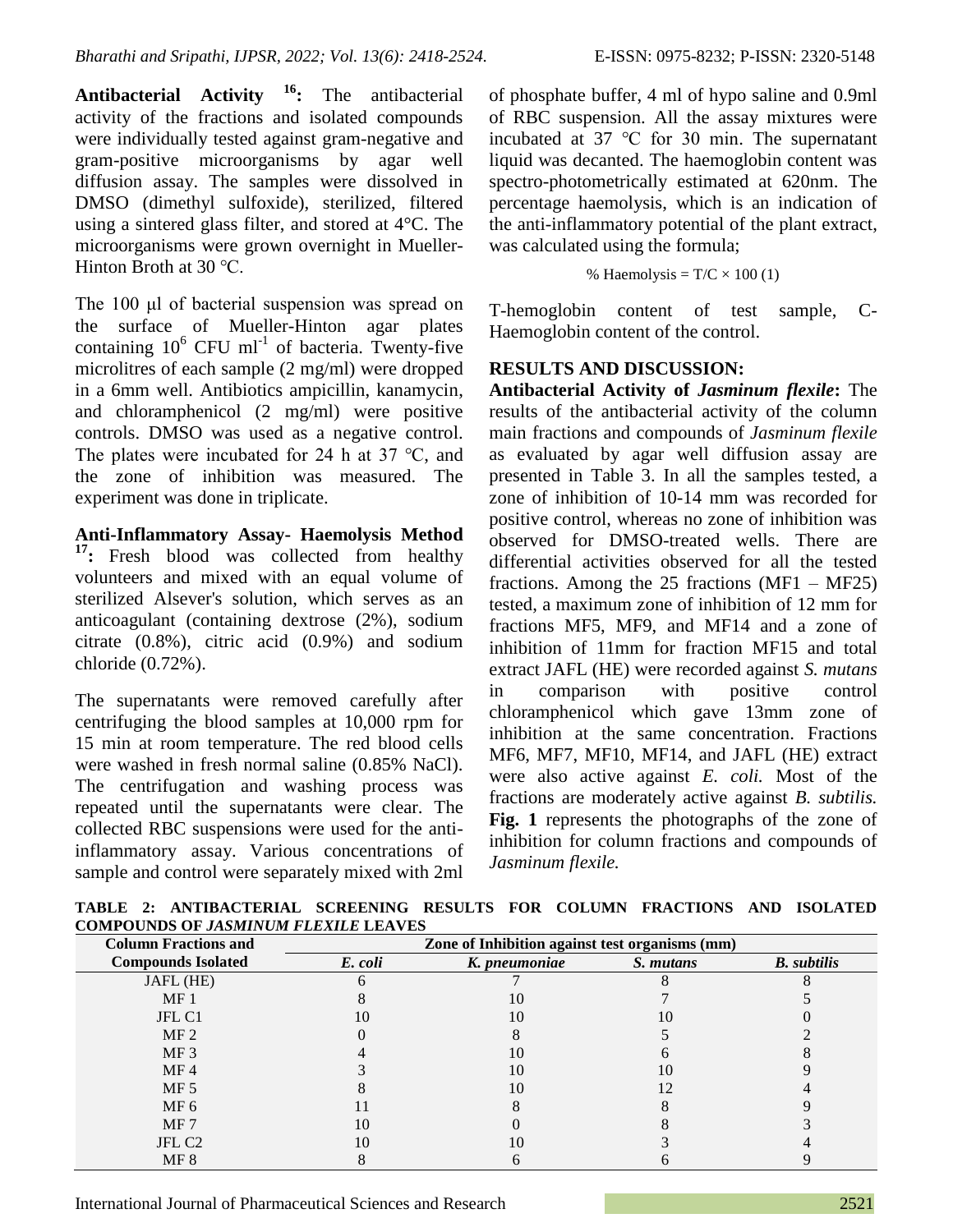| MF9                       | 9                | 7              | 12              | $\theta$         |
|---------------------------|------------------|----------------|-----------------|------------------|
| <b>MF10</b>               | 10               | 4              | 9               | 3                |
| <b>MF11</b>               | $\overline{0}$   | 10             | 8               | 0                |
| MF 12                     | $\Omega$         | 8              | 8               | 4                |
| JFL C3                    | 4                | 10             | 9               | $\overline{c}$   |
| MF 13                     | 8                | 9              | 9               | $\overline{2}$   |
| MF 14                     | 10               | 8              | 12              | $\boldsymbol{0}$ |
| JFL C4                    | 12               |                | 10              | 4                |
| MF 15                     | $\boldsymbol{0}$ | 6              | 11              | 3                |
| JFL C5                    | 8                | 6              | 8               | 6                |
| MF 16                     | 8                |                | 8               | 4                |
| <b>MF17</b>               | 3.4              | 2.4            | 2.8             | 2.6              |
| <b>MF18</b>               | $\overline{c}$   | $\overline{2}$ | $\overline{2}$  | $\overline{2}$   |
| MF 19                     | $\overline{2}$   | $\overline{c}$ | 2               | 1.6              |
| <b>MF 20</b>              | 1.2              | 1.6            |                 | 1.2              |
| MF 21                     | 2.2              | 2              | 2               | 3.4              |
| <b>MF 22</b>              | $\overline{2}$   | $\overline{2}$ | 1.6             | $\overline{c}$   |
| MF 23                     | 1.4              |                | 2               | 1.6              |
| MF 24                     | 1.2              |                | 0.8             | 1.2              |
| MF 25                     | 1.2              | 0.4            |                 |                  |
| <b>Standard Drug used</b> | Ampicillin       | Kanamycin      | Chloramphenicol | Chloramphenicol  |
|                           | 14               | 12             | 13              | 10               |
| Negative control          | $\boldsymbol{0}$ | 0              | 0               | $\theta$         |
|                           |                  |                |                 |                  |

Sample concentration: 2 mg/ml; Standard concentration:2 mg/ml.



**FIG. 1: PHOTOGRAPHS OF THE ZONE OF INHIBITION FOR COLUMN FRACTIONS AND COMPOUNDS OF**  *JASMINUM FLEXILE*

**Anti-inflammatory Activity of** *Jasminum flexile:*  The anti-inflammatory activity of all the fractions and compounds was evaluated by haemolysis assay. In the hydroethanolic extract, various concentrations of each fractionates and isolated compounds were exposed to pre-prepared red blood cells and the results were expressed in terms of percentage inhibition. The percentage inhibition is

indicated by the percentage haemolysis expressed by the samples, which indicates their antiinflammatory potential. Generally, all the samples tested exhibited an anti-inflammatory effect in a dose-dependent manner. The dewaxed hydroethanolic extract expressed an antiinflammatory potential of 51.4% at a concentration of 1000 ppm. At the same concentration, the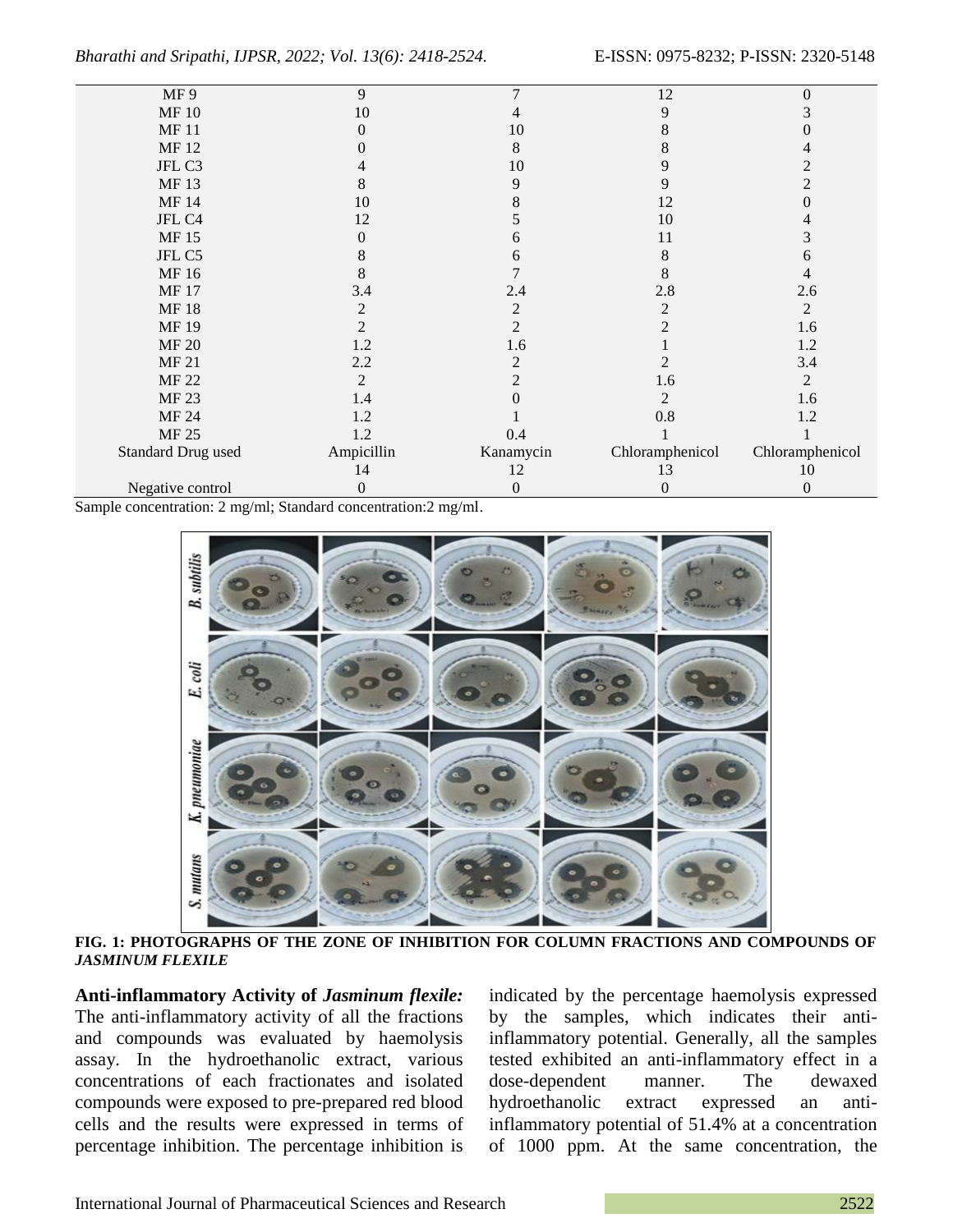column main fractions MF 2, MF 5, MF 6, MF 9, MF 14, MF 15, MF 19, and MF 24 showed a higher percentage of anti-inflammatory activity than the parent extract. This indicates that these fractions possess bioactives that exhibit higher synergistic anti-inflammatory activity. The column main fractions MF 4, MF 8, MF 10, MF 13, MF 16, MF 18, MF 20, MF 23, and MF 25 expressed antiinflammatory activity comparable to the parent extract. At the same concentration, the compounds isolated also showed considerable antiinflammatory activity. The column fraction MF 6 exhibited good inhibition even at a low concentration of 200 ppm  $(16.4 % - 200\mu\text{g/ml})$ , followed by MF 5 (14.26 % -  $200\mu\text{g/ml}$ ). Among the isolated compounds, the compound JFL C1

expresses 48.54 % anti-inflammatory activity, followed by JFL C5 (46.82) and JFL C2 (46.16). The results of the *in vitro* anti-inflammatory potential of the various fractions of the leaves of *Jasminum flexile* indicate that most of the fractions contain potentially active anti-inflammatory compounds. The compound JFL C1 tested positive for steroids, whereas JFL C2 tested positive for terpenoids. Compound JFL C3, JFL C4, and JFL C5 have been sugar alcohol moieties. The complete characterization of the compounds will be presented in our next paper. Charts 2 and 3 represent the comparison of the anti-inflammatory activity of the parent extract; the fractionates and compounds isolated from the leaves of *Jasminum flexile*at five different concentrations.



**COLUMN CHROMATOGRAPHIC ANALYSIS OF THE LEAVES OF** *JASMINUM FLEXILE*



**CHART 3: COMPARISON OF ANTI-INFLAMMATORY ACTIVITY OF THE COMPOUNDS ISOLATED FROM THE LEAVES OF** *JASMINUM FLEXILE*